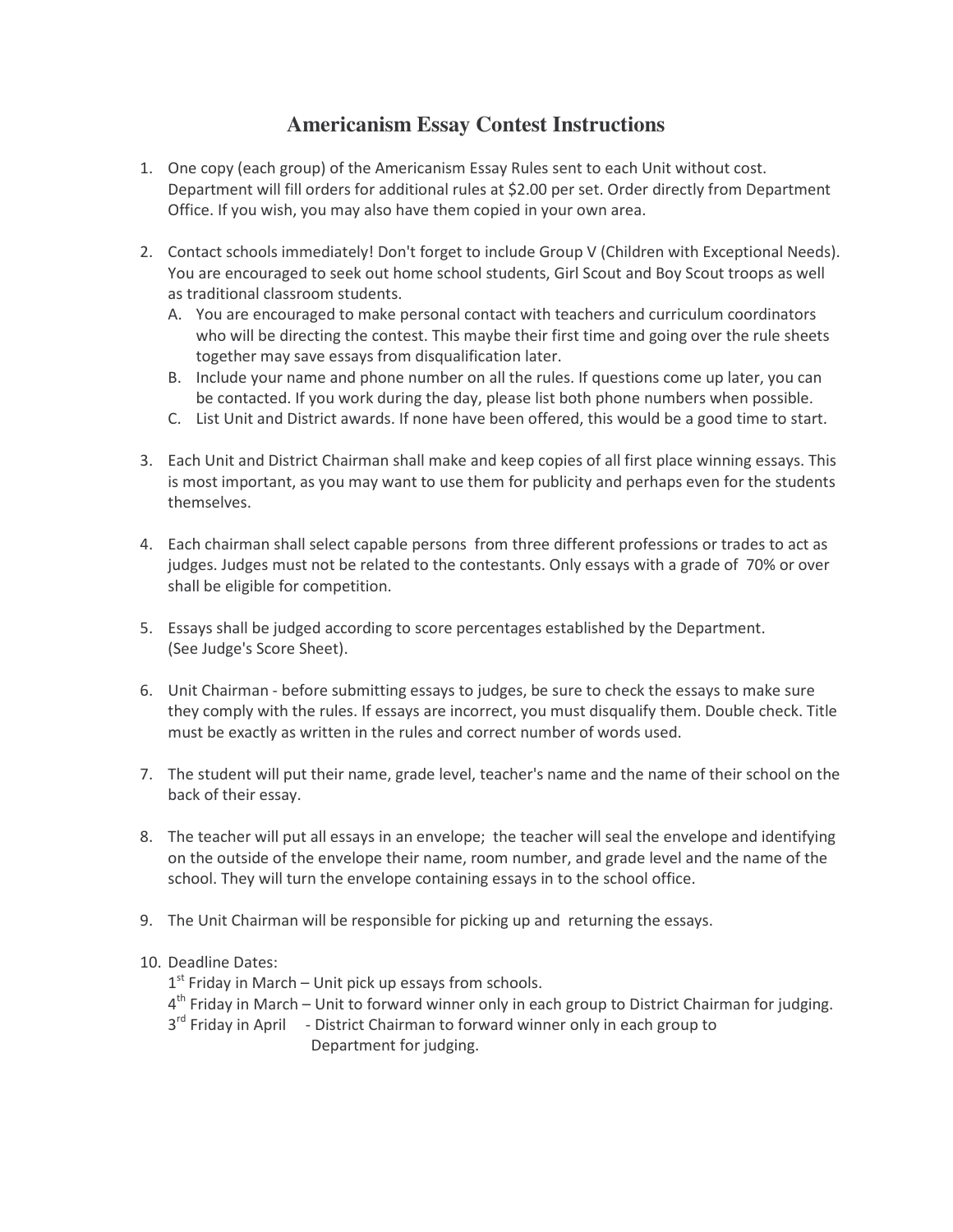## **Americanism Essay Contest Rules for Judging**

All Americanism Essays Shall be Judged According to the Following Procedure

Unit and District Chairman

Unit and District Chairman shall select three (3) judges with different professional or trade backgrounds. Judges must not be related to a contestant. Each Unit Chairman shall make a copy of the winning essay if needed for publicity.

Unit Chairman shall ensure titles are listed exactly as published and essays are the appropriate length.

Unit Chairman shall ensure that essays are handwritten in ink or typewritten on one side of the paper. Computerized essays are acceptable. Fourth grade students ONLY may use pencil.

Unit Chairman shall ensure that each essay has the student's name, address, age, grade, name of school, teacher's name, name of Unit Chairman, Unit number and District number n the back of the essay.

Unit Chairman shall ensure that quoted material is enclosed in quotation marks and the student has provided a simple bibliography, stating source and pages, to differentiate between original and quoted material.

Unit Chairman will send all first place essays to the District Chairman for competition.